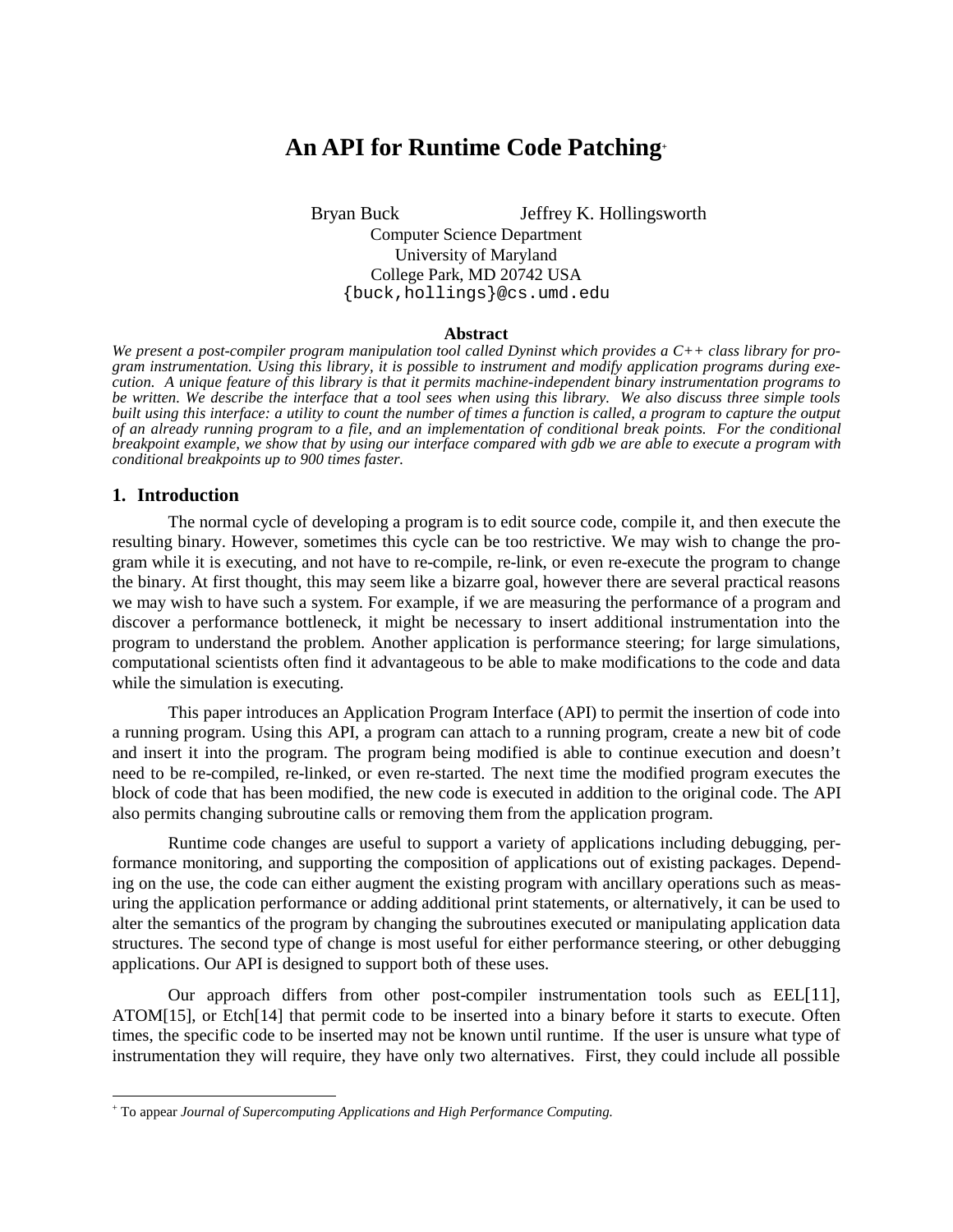instrumentation that might be required. This approach ensures that the correct information is collected, however it might be at such a high cost that it will distort or mask the relevant phenomenon to be measured. Second, they could only insert the minimum amount of instrumentation absolutely required. However, if a key bit of instrumentation is omitted, the programmer is forced to re-execute the program to enable that code. For short running programs, re-execution is not a problem. However, for long running applications such as large scientific simulations this could require hours or even days of delay. In addition, some applications such as database servers can require long periods of "warm-up" before they reach a steady state. By using runtime instrumentation, these applications can be instrumented only during the desired intervals.

We seek to provide a machine independent interface to permit the creation of tools and applications that use runtime code patching. Traditionally, post compiler instrumentation tools have provided interfaces that allow machine or assembly language level code to be inserted. Instead, our interface is more analogous to a machine independent intermediate representation of the instrumentation as an abstract syntax tree. This allows the same instrumentation code to be used on different platforms. For example, consider instrumentation code to monitor the behavior of a database system (i.e. tracking commit and abort operations). The instrumentation code would be specific to the particular database system, but because the instrumentation is machine independent, it would work with any machine architecture where the database system was installed.

A key feature of this interface is that it insertion and alteration to instrumentation in a running program. The underlying work that makes this possible is the dynamic instrumentation technology[8] developed as part of the Paradyn Parallel Performance Tools project [12].

The goal of this API is to keep the interface small and easy to understand. At the same time it needs to be sufficiently expressive to be useful for a variety of applications. The way we have done this is by providing a set of abstractions for programs and a simple way to specify the code to insert into the application. To generate more complex code, extra (initially un-called) subroutines can be linked into the application program, and calls to these subroutines can be inserted at runtime via this interface. These routines can be either statically linked, or loaded at runtime as part of a dynamic library. Although this API can be used directly by programmers, it is primarily aimed at tool builders. As a result, the interface to code generation, based on ASTs, is convenient for tool builders, yet somewhat clumsy for hand construction.

The rest of this paper is divided as follows. Section 2 introduces the basic abstractions that we provide. Section 3 describes the key classes in the API. Section 4 provides an overview of how the API is implemented. Section 5 introduces a couple of applications of the API and illustrates the advantages of using it. Section 6 describes related work, and finally Section 7 contains conclusions and future work.

### **2. Abstractions**

The API is based on abstractions of a program and its state while in execution. The two primary abstractions are points and snippets. A *point* is a location in a program where instrumentation can be inserted. A *snippet* is a representation of a bit of executable code to be inserted into a program at a point. For example, if we wished to record the number of times a procedure was invoked, the point would be the first instruction in the procedure, and the snippets would be used to create a statement to increment a counter. Snippets can include conditionals, function calls, and loops.

The API is designed so that a single instrumentation process can insert snippets into multiple processes executing on a single machine. To support multiple processes, two additional abstractions, threads and images, are included in the API. A *thread* refers to a thread of execution. Depending on the programming model, a thread can correspond to either a normal process or a lightweight thread. *Images*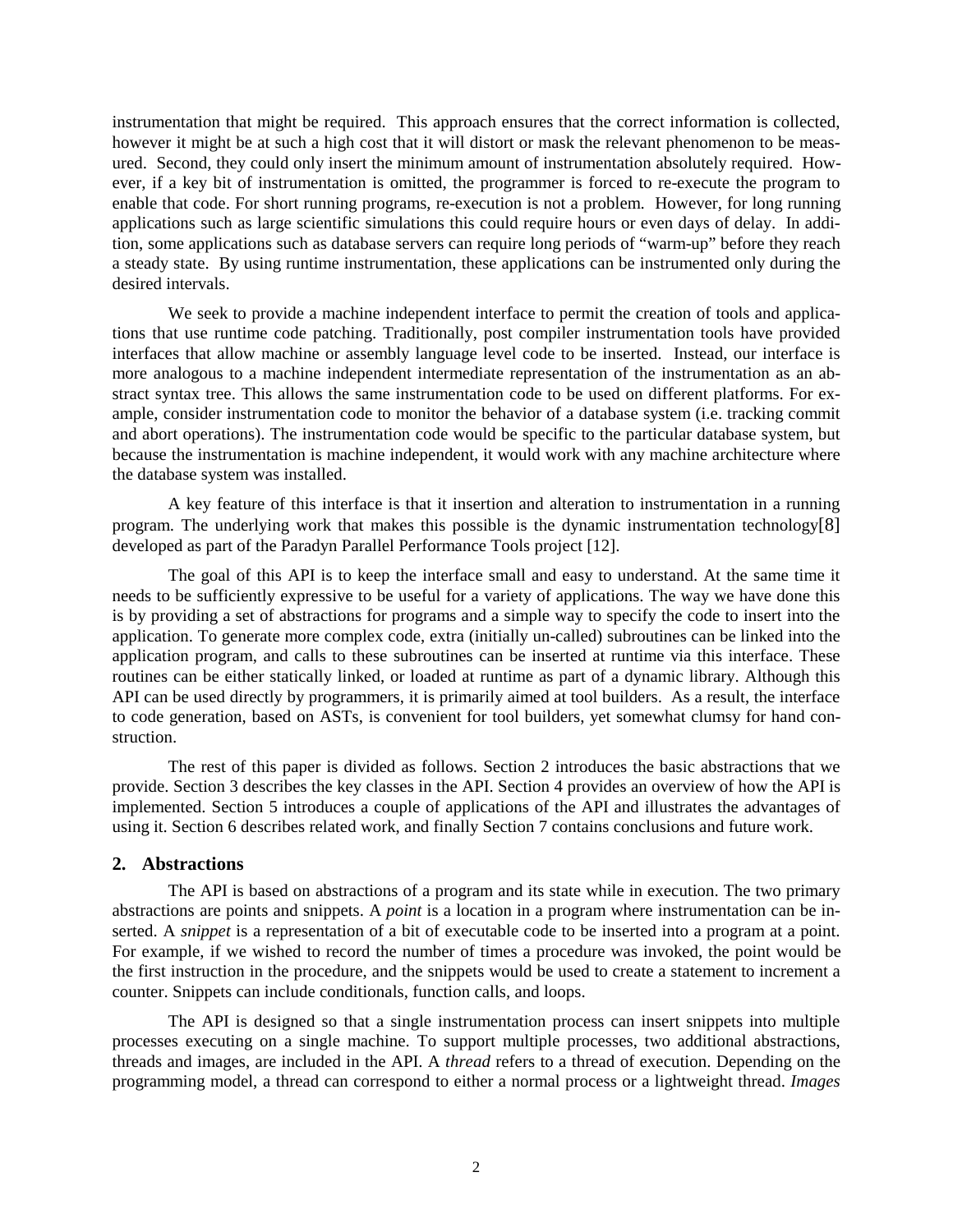refer to the static representation of a program on disk. Images contain points where their code can be modified. Each thread is associated with exactly one image.

The overall structure of the API and its implementation is shown in Figure 1. There are two processes, which we call the mutator and the application. The left side of the figure shows the code for the mutator process that contains calls into the Dyninst API. It also contains the code that implements the runtime compiler and the utility routines to manipulate the application process (shown below the rectangle labeled API). The right half of the figure shows the application process with the original code of the program shown in the top part of the figure. The bottom two parts of the application are the snippets that are inserted into the program, and the runtime library that supports the Dyninst API. Additional details about how the implementation works are given in Section 4.



**Figure 1: Abstractions Used in the API.** 

The API includes a simple type system to support integers, strings, and floating point values. Additionally, support for aggregate types including arrays and structures is provided. The interface allows manipulation of user defined types that exist in the target application to be modified. There is no way to create new types using the interface, but a specific tool built using the API can create new types as part of its runtime library that is loaded into the application.

An inherent part of an API to manipulate other processes is the need to react to events of interest that take place in the application process. There are two types of events that occur in an application process, events caused by the inserted code and events that occur as a result of the normal execution of the application such as process termination. To provide a uniform way to handle these events, we have defined a variety of callbacks that inform the mutator of events of interest in the application. In addition, there are functions to query if an event has happened.

### **3. Interface**

In this section we describe the primary classes of the API, and explain their relationship to each other. There are three main components to the interface. First, there are the classes used to manipulate code in execution. This group includes the BPatch class, and the BPatch\_thread class. Second, there are classes for accessing the original program and its data structures. These include the BPatch\_image, BPatch\_module, and BPatch\_function classes. Third, there are classes to construct new code snippets and insert them. These include the BPatch\_snippet class, and the BPatch\_point classes.

**BPatch** This class represents the entire Dyninst API library. There can only be one instance of this class at a time. This class is used to perform functions and obtain information not specific to a particu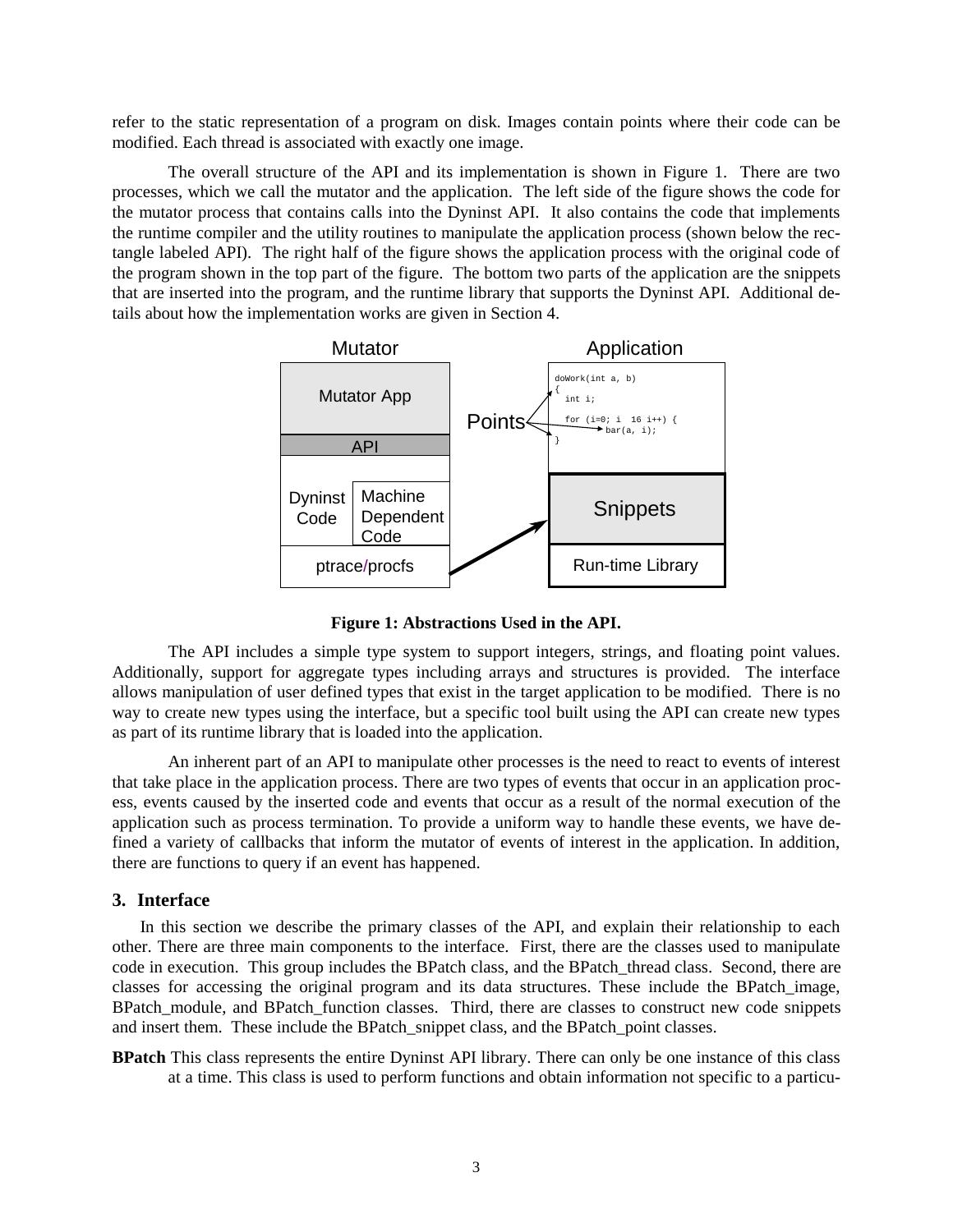lar thread or image. It is also used to define the callback functions to be invoked for specific application events.

- **BPatch\_thread** operates on (and creates) code in execution. This class can be used to manipulate the thread. For example, a thread may be started, stopped, or terminated by using methods in the class. In addition, the thread class is used to insert the instrumentation code into the program. For threaded applications, the interface represents a single thread of execution. The implementation of the API ensures that even if the instrumentation code is inserted into a specific thread of a multi-threaded application that the code is only executed for that thread. For non-threaded code, the thread abstraction represents a traditional process.
- **BPatch image** is the abstraction that represents the program executable. Images only exist as part of threads since two processes that have the same program on disk can load during their execution different dynamic libraries, and thus have different modules available for instrumentation.
- **BPatch\_module** represents a program module, which is part of a program's executable image. Modules are provided because they are often a unit of program decomposition that is meaningful. Generally, a module refers to a single source file in the original program. However, for many libraries (especially dynamically loaded libraries), the module abstraction is used to represent the entire library.
- **BPatch\_function** represents a function in the application. A function is often a useful level of abstraction for instrumentation, and so there are methods to get the entry and exit of a function and use them as instrumentation points. In addition, there are methods of the class to determine the subroutines called by a function as well as the loops and code blocks in the function.
- **BPatch\_point**'s are locations in an application's code at which the library can insert instrumentation. Points can either be described symbolically (i.e., the entry point to a function), by descending the function hierarchy (i.e. a loop), or by providing a virtual address in the program (i.e., instrumenting a specific statement or instruction).
- **Bpatch\_type** defines the interface to the type system. Types can either be pre-defined language types, or user defined types that occur somewhere in the application program. The type system is used to allocate variables for use in code snippets, and to provide a way for mutator programs or snippets to access existing application variables.
- **BPatch snippet** is an abstract representation of code to insert into a program. Snippets are defined by creating a new instance of the appropriate subclass of a snippet. For example, to create a snippet to call a function, a new instance of the class BPatch funcCallExpr is created. Creating a snippet does not result in code being inserted into an application. Instead, code is generated when a request is made to insert a snippet at a specific point in a program. Sub-snippets may be shared by different snippets (i.e., a snippet may be passed as an argument to create two different snippets), but whether the generated code is shared (or replicated) between two snippets is implementation dependent. The details of the snippets are presented in the next subsection.

#### **3.1 Code Snippets**

 In this section, we describe how we represent code to be generated. A collection of instances of the class BPatch\_snippet, and specific sub-classes that represent different types of code to be inserted represent the statements to be added to the application by the mutator. The collection of snippets forms a direct a-cyclic graph. The code is defined by calling the appropriate C++ constructors, and passing previously created sub-snippets to each constructor. In this way, the AST is created from the leaf nodes up to the root. We now briefly describe each of the types of code snippets.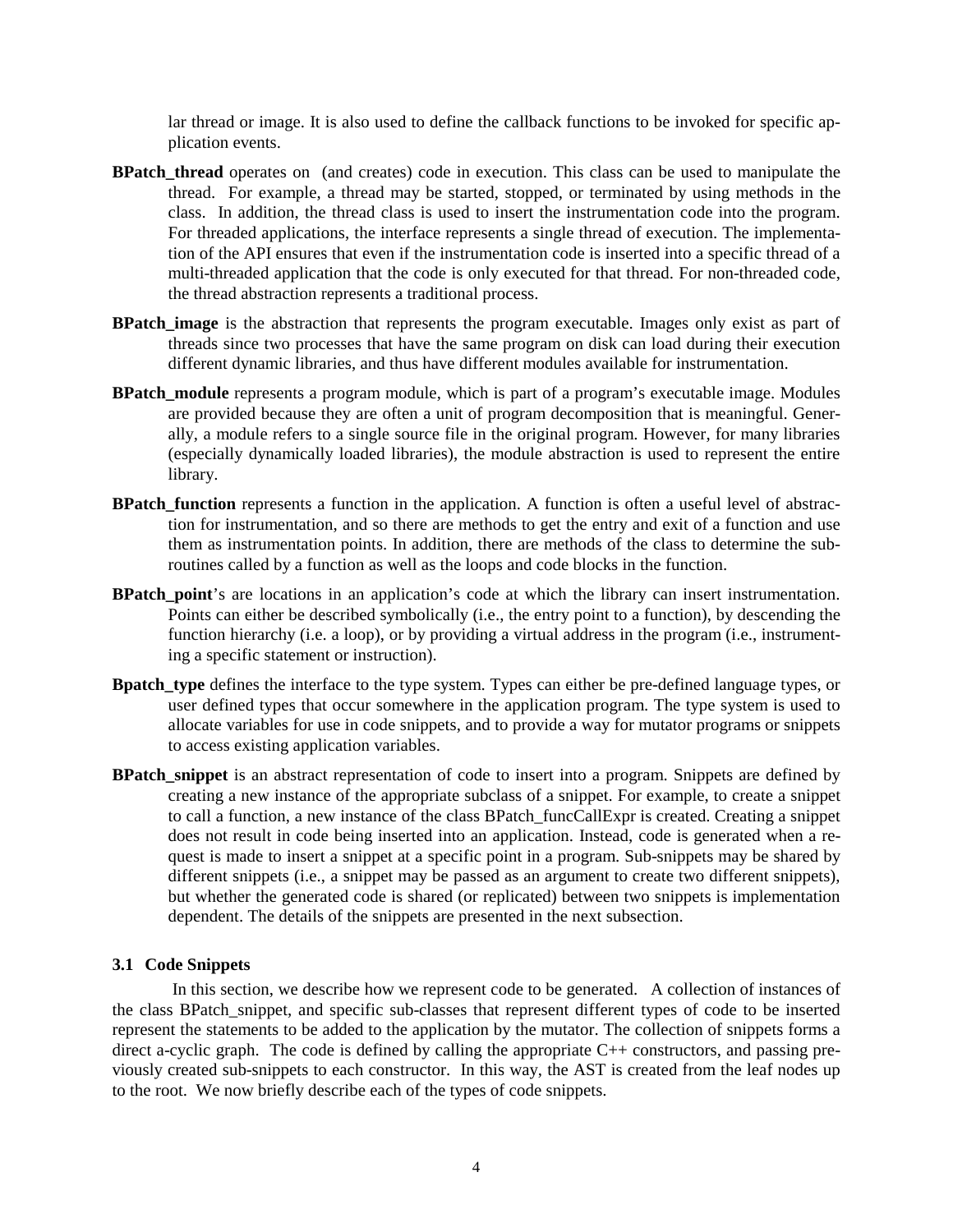- **BPatch variable Expr** is derived from the snippet class. It represents a variable or area of memory in a thread's address space. A BPatch\_variableExpr can be obtained from a BPatch\_thread using the malloc member function, or from a BPatch\_image using the findVariable member function. BPatch variableExpr provides two member functions not provided by other types of snippets: readValue and writeValue. These methods allow the mutator program to read or write the value of a variable in the application's address space.
- **BPatch\_arithExpr** is used for most two operand statements in our code definitions. Arithmetic expressions cover a large class of operations including variable assignment, basic mathematical operations, and array references. Arithmetic operations are only supported for predefined types. For C++ programs that specify overloaded operators, the API user must directly invoke the operator function rather than using expression notation. In addition to the standard unary operations such as negation and pointer de-reference, the available binary operators are:

| Operator      | Description                                                  |
|---------------|--------------------------------------------------------------|
| BPatch_assign | assign the value of rOperand to 10 perand                    |
| BPatch_plus   | add 10 perand and r0 perand                                  |
| BPatch_minus  | subtract rOperand from 10 perand                             |
| BPatch_divide | divide r0perand by 10perand                                  |
| BPatch times  | multiply r0perand by 10perand                                |
| BPatch mod    | compute the remainder of dividing rOperand into 10 perand    |
| BPatch ref    | Array reference of the form 10perand [r0perand]              |
| BPatch_seq    | Define a sequence of two expressions (similar to comma in C) |
| BPatch min    | Return the smaller of two operands                           |
| BPatch max    | Return the larger of two operands.                           |
|               |                                                              |

**BPatch boolExpr** expression snippets define a set of comparison operations between two variables. The operations are only defined on the base types (i.e., integer). As with BPatch arithExpr,  $C++$ operator overload functions must be called manually if they are to be used.

| Operator         | Function                                  |  |  |
|------------------|-------------------------------------------|--|--|
| <b>BPatch</b> It | Return $10$ perand $\langle$ rOperand     |  |  |
| BPatch_eq        | Return $10$ perand $==$ rO perand         |  |  |
| BPatch_gt        | Return lOperand > rOperand                |  |  |
| BPatch le        | Return $10$ perand $\leq$ rO perand       |  |  |
| BPatch ne        | Return $10perand \leq r0perand$           |  |  |
| BPatch_ge        | Return $10$ perand $\geq$ r $0$ perand    |  |  |
| BPatch_and       | Return lOperand && rOperand (Boolean and) |  |  |
| BPatch or        | Return lOperand    rOperand (Boolean or)  |  |  |

**BPatch\_gotoExpr** provides a simple form of branching within snippets using a goto expression. The goto expression permits a snippet to branch back to an earlier part of that snippet. By combining it with conditional statements it can be used to construct loops. However, for complex loops it is generally better to write the code as a function, and use the API to patch in a call to that function.

### **4. Implementation**

In this section, we provide a high level description of the process used to compile instrumentation code and patch programs at runtime. Although the main focus of this paper is on the high-level abstractions, a bit of information about the implementation is useful to understand the expected performance of the runtime generated code. Complete details about the implementation are available in other pa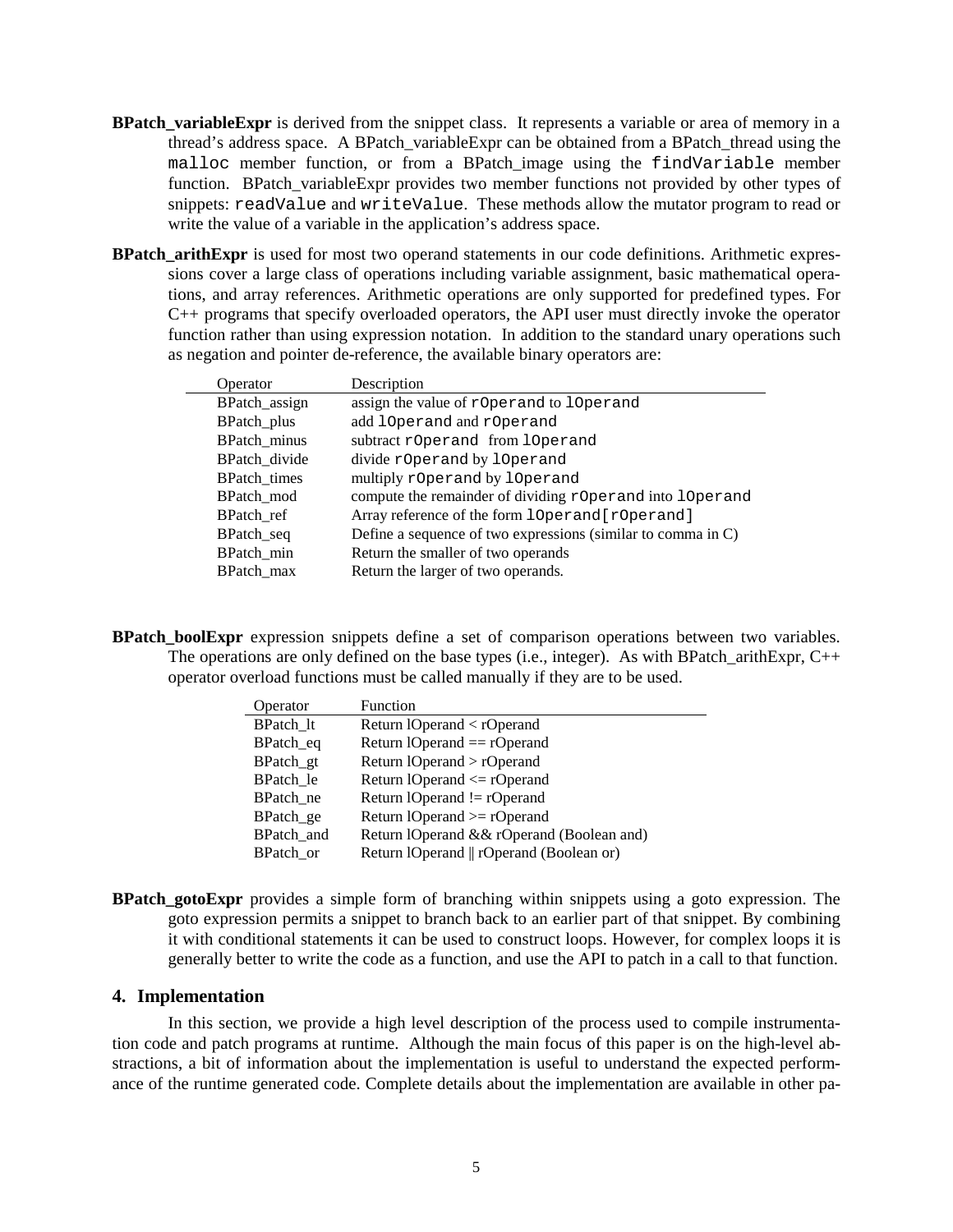pers[8, 9]. While there are many tricky details in trying to shoehorn new code into running programs, one of the key features of the API is that it elides these details from the tool builder.

The basic operations on the application process by the mutator process employ the same operating system services used by debuggers (e.g., ptrace, /proc filesystem, etc.). These services provide a way to control process execution, and to read and write the address space of the application program. In addition, a dynamic linked library that contains utility functions and two large arrays is loaded into the application to be instrumented. Both arrays are used for dynamically allocating small regions of memory. One of the arrays is used for instrumentation variables, and the other to hold instrumentation code<sup>1</sup>. Both of these arrays are managed as heaps by the mutator process to provide dynamically allocated storage for runtime code generation.

In order to generate code, we translate the snippet into machine language code in the memory of the mutator process, and then copy it into the array in the application address space. The most difficult part of inserting instrumentation is carefully modifying the original code to branch into the newly generated code. To do this, we use short sections of code called *trampolines*. Figure 2 shows the structure of a trampoline and its relationship to the instrumentation point. Trampolines provide a way to get from the point where we wish to insert the instrumentation code to our newly generated code. To do this, we replace one or more instructions at the instrumentation point with a branch to the start of a base trampoline. The base trampoline code then branches to a mini-trampoline. The mini-trampoline saves the appropriate machine state (such as the registers and condition codes), and contains the code for a single snippet. At the end of the snippet, we place code to restore the machine state and to branch back to the base trampoline. The base trampoline then executes the instruction(s) that were displaced from the original code. If the snippet is to be inserted after the point executes (i.e., after a function call return), we can also insert a mini-trampoline here.

Multiple snippets can be inserted at a single point, and they are chained together such that the end of one snippet branches to the start of the next one, and the final snippet branches back to the trampoline.



**Figure 2: Inserting Code into a Running Program.** 

### **5. Using the Dyninst API**

 $\overline{a}$ 

To provide insight into how our API can be used to build tools, we provide a description (and a small amount of sample code) for three applications. The first application shows a simple code snippet to increment a variable whenever a selected procedure is invoked. The second application, retee, demonstrates a simple standalone utility that can be built using the API. The third example, fast conditional break points, shows how the API could be used as part of a larger tool such as a correctness debugger.

<sup>&</sup>lt;sup>1</sup> We use two separate arrays since on many platforms, instructions and data must be in separate regions of memory.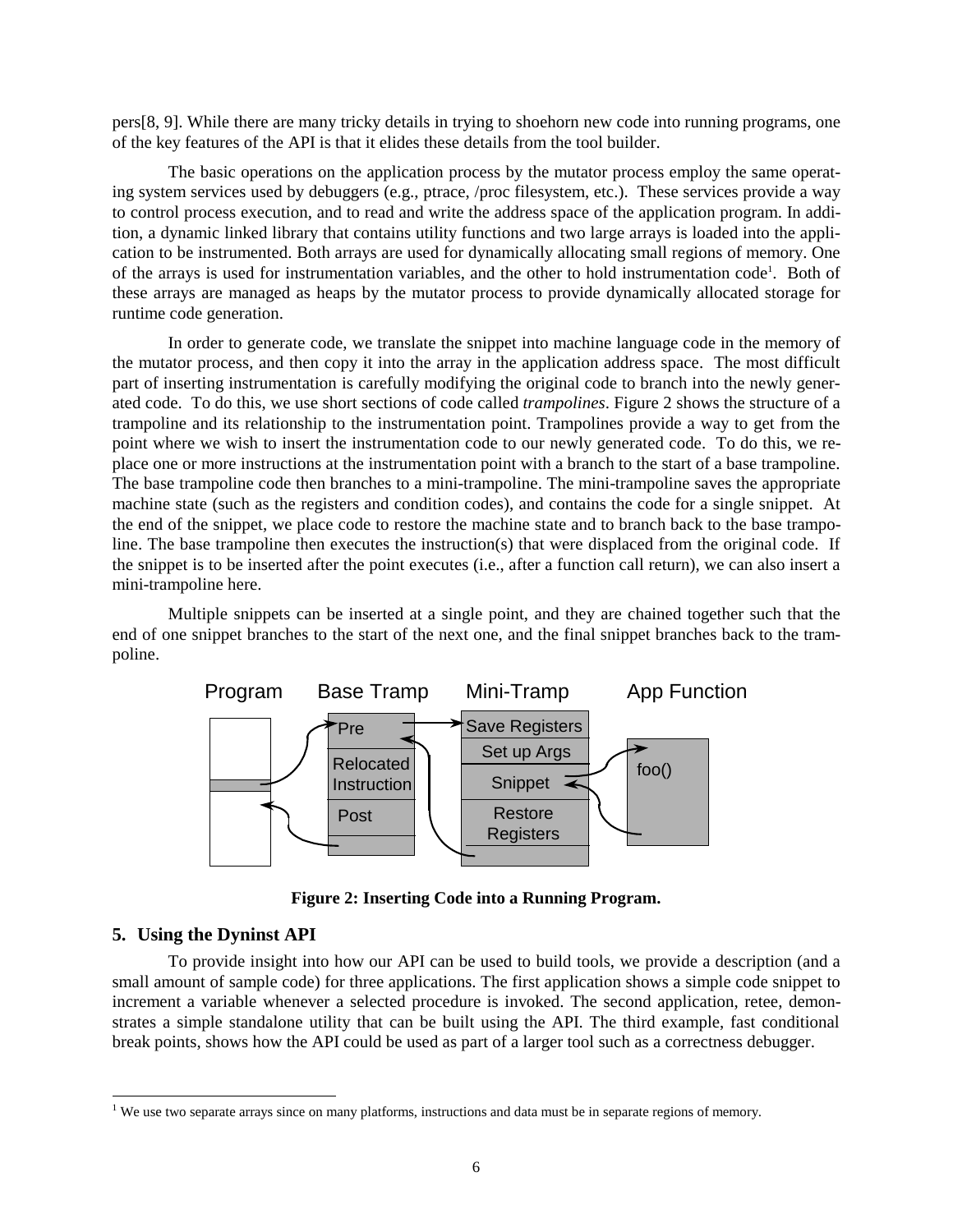Using the API to directly create programs is possible, but somewhat tedious. We anticipate that most users of the API will be tool builders who will create higher level languages for specifying instrumentation. For example, the MDL language[9] provides a simple metric scripting language that is suited for a specific task, such as defining performance metrics. We anticipate that other "little languages" will be built to use the API for specific purposes.

#### **5.1 Procedure Call Counting**

To illustrate the ideas of the API, we first present a short example that inserts instrumentation into a target procedure to count the number of times the procedure is called. Although a trivial example, it is useful to illustrate the key features of the API.

The example code for this tool is shown in Figure 3. The first thing a mutator program must do is to create a single instance of the top-level class called BPatch. This object is used to access functions and information that are global to the library. Line 1 of the program does this.

Second, the mutator identifies the application process to be modified. If the process is already in execution, this can be done by specifying the executable file name and process id of the application as arguments to create an instance of a thread object. Alternatively, if a new process is to be created, a call can be made to the createProcess routine (as shown in line 2).

Once the application thread has been created, the mutator defines the snippet of code to be inserted and the points where they should be inserted. In our example, lines 4 and 5 show the call to lookup the handle to the entry point for our target procedure. The return value is actually a list of points since procedures may be cloned in different locations in the program, or may be overloaded. Lines 6-7 create a new integer variable in the address space of the application. The first step in creating a new variable is to lookup the type. Once a handle to the type is found, the malloc method is used to create an instance of that type. Line 8 and 9 show the process of constructing a simple increment of an integer variable. This requires constructing an integer constant expression, an addition expression, and then an assignment statement. Finally, line 10 shows the insertion of the increment statement at the desired point in the program.

```
1 Bpatch bpatch;
```

```
2 BPatch_thread *appThread->bpatch.createProcess(pathname, argv);
3 BPatch_image *appImage = appThread->getImage(); 
4 BPatch_Vector<BPatch_point*> *points = 
5 appImage->findProcedurePoint("InterestingProcedure", BPatch_entry); 
6 BPatch_variableExpr *intCounter =<br>7 appThread->malloc(*appImage->
         appThread->malloc(*appImage->findType("int"));
8 BPatch_arithExpr addOne(BPatch_assign, *intCounter,<br>9 BPatch_arithExpr(BPatch_plus, *intCounter, BPat
         BPatch arithExpr(BPatch plus, *intCounter, BPatch constExpr(1)));
10 appThread->insertBlock(addOne, *points);
```
#### **Figure 3: Code to count the number of occurrences of "Interesting Procedure".**

#### **5.2 Retee Example**

In this section we show an almost complete program to demonstrate the use of the API. The example is a program called "retee." We call the application "retee" since it works like the Unix command "tee," passing output to its own standard out while also saving it in a file, but unlike the "tee" command it can be started after the application program has begun execution. The motivation for the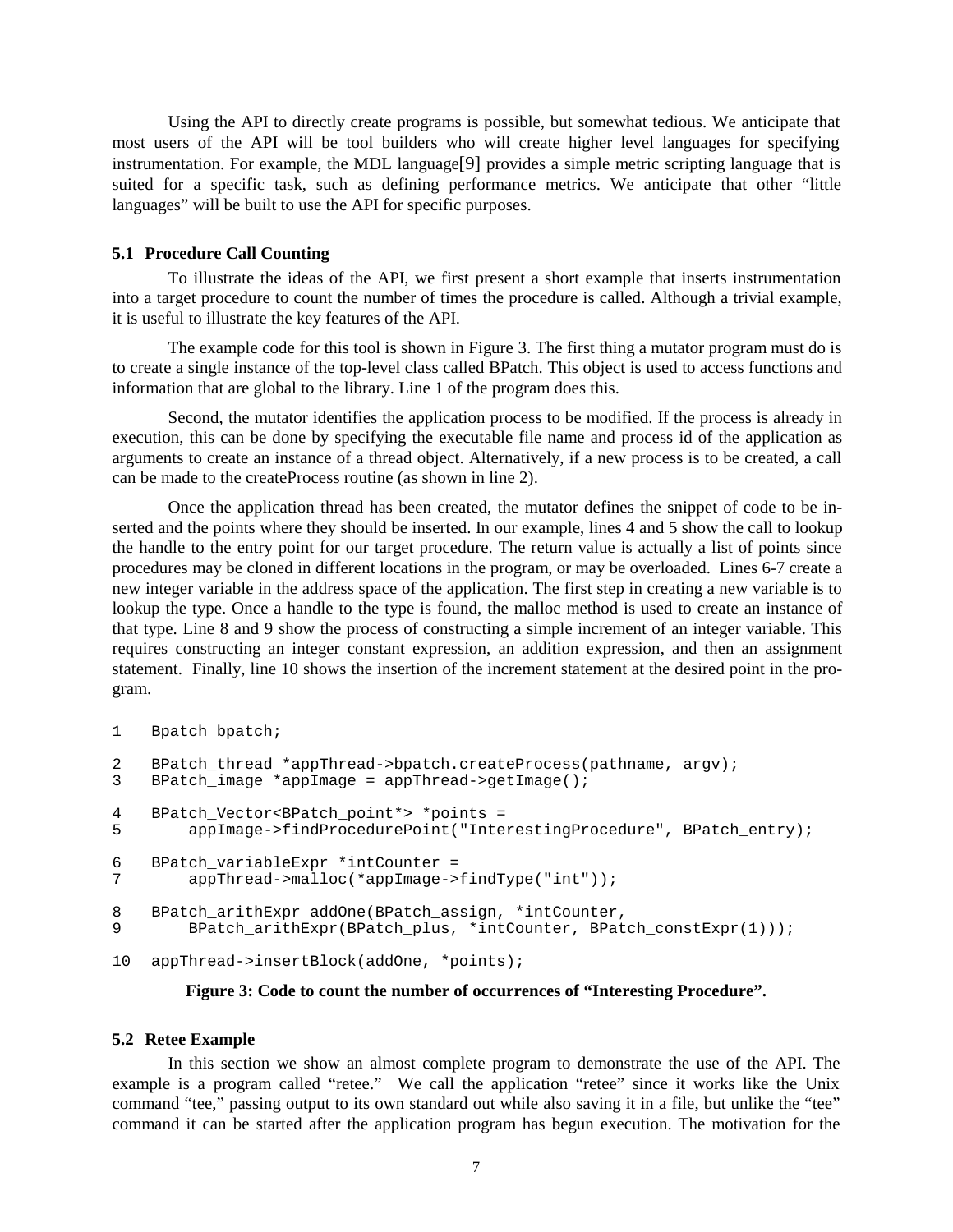it can be started after the application program has begun execution. The motivation for the example program is that a running program starts to print copious amount of output to the screen, and the user wishes to save that output in a file without having to re-run the program. Retee takes three arguments: the pathname of an executable program, the process id of a running instance of the same program, and a file name. It adds code to the running program that copies to the named file all output that the program writes to its standard output file descriptor.

This tool first uses the one time code feature of the API to force the application to open the file to be used for logging. The one time code feature allows the mutator to invoke a snippet once and then have control return to the mutator program. This is useful for various types of initialization code.

The code to open the file in the application is shown in Figure 4. The first line looks up the handle for the function "open". Lines 2-8 construct the parameter list for the open call. The first parameter (lines 3-4) is a character string that is taken as input via a command line argument to the "retee" application. When the snippet containing the string is inserted into the application, the string will also be copied from the mutator to the application address space. The second and third parameters (lines 5-8) each contain an integer with file mode and protection bits. Line 9 contains a statement that constructs the overall function call from the function name and parameter list. Lines 10-11 create a new variable of type integer in the application's address space. Line 12 constructs a statement that assigns the return value of the open system call to the new variable created in line 11. Finally, line 13 uses the one-shot code interface to compile, and execute the constructed snippet.

```
1 BPatch function *openFunc = appImage->findFunction("open");
2 BPatch Vector<BPatch snippet *> openArgs;
3 BPatch_constExpr fileName(argv[3]);<br>4 openArgs.push back(&fileName);
    4 openArgs.push_back(&fileName); 
5 BPatch_constExpr fileFlags(O_WRONLY|O_CREAT); 
6 openArgs.push_back(&fileFlags); 
7 BPatch_constExpr fileMode(0666); 
8 openArgs.push_back(&fileMode); 
9 BPatch funcCallExpr openCall(*openFunc, openArgs);
10 BPatch_variableExpr *fdVar =<br>11 appThread->malloc(*appImage
      appThread->malloc(*appImage->findType("int"));
12 BPatch_arithExpr openExpr(BPatch_assign, *fdVar, openCall); 
13 appThread->OneTimeCode(openExpr);
```
#### **Figure 4: Code to open the log file in the application.**

The second part of the retee program inserts code at the entry point to the write function in the C runtime library and then checks that the write system call is for file descriptor number 1 (i.e. standard output). If the call meets this test, an additional call to the write function is made to repeat the write statement and send the output to a file we have previously opened. Note, that although our instrumentation snippet is recursively invoked, the check for the file descriptor equal to one will fail on the second call and so there is no problem with infinite recursion.

The code to generate and insert this snippet is shown in Figure 5. Line 1 locates the write system call in the application. Lines 2-7 generate a parameter list for the function call to the write system call using the created file descriptor (from Figure 4). The parameter expression is used on lines 3 and 4 to access the buffer and length parameters of the original call to write. The statement on line 8 creates the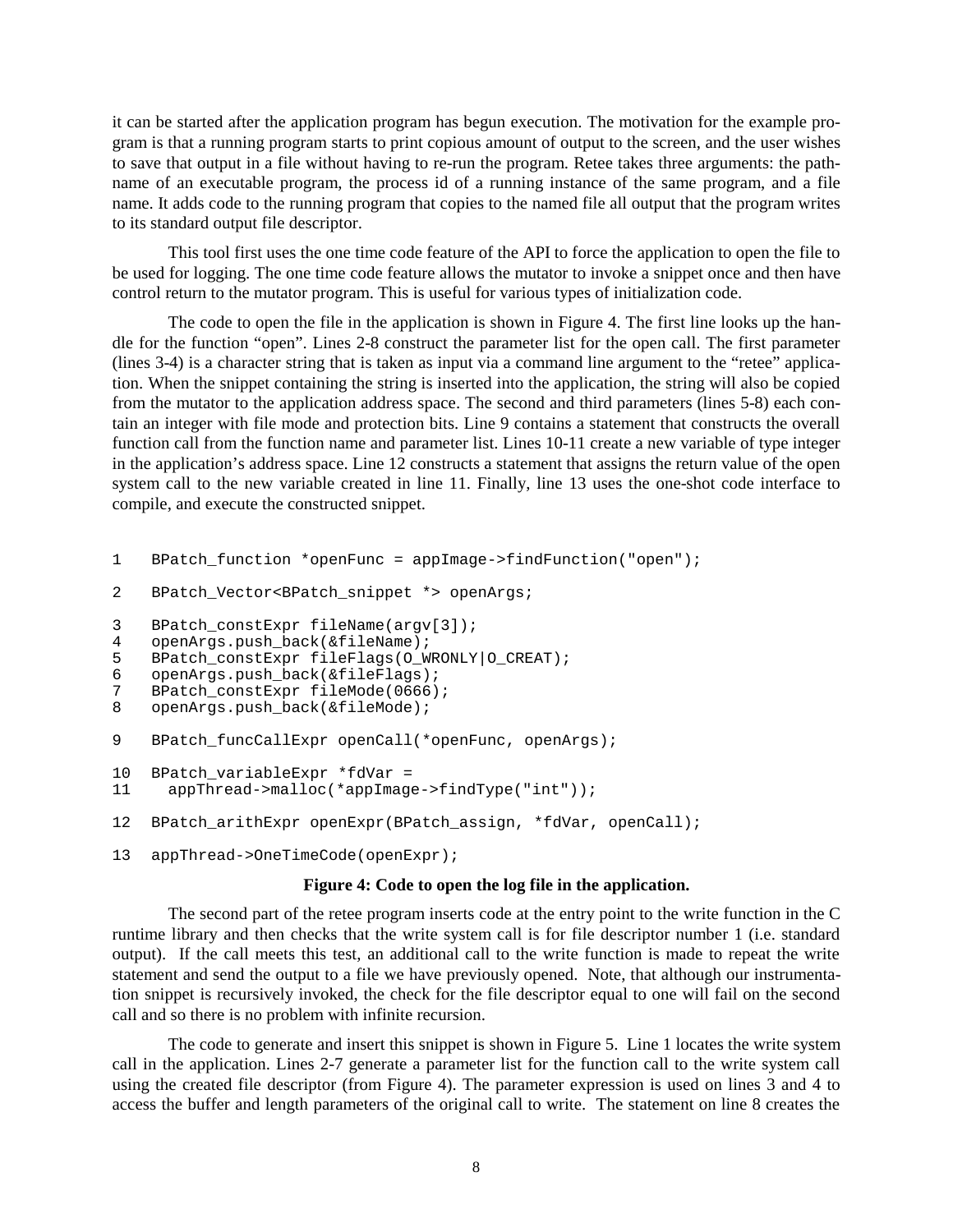function call itself. Lines 9-11 first create a relational expression to check that the file descriptor is zero, and then generate an if statement to call the write system call only when the conditional statement is true. Finally, line 12 inserts the constructed snippet into the application program.

```
1 BPatch_function *writeFunc = appImage->findFunction("write"); 
2 BPatch_Vector<BPatch_snippet *> writeArgs; 
3 BPatch_paramExpr paramBuf(1); 
4 BPatch_paramExpr paramNbyte(2); 
5 writeArgs.push back(fdVar);
6 writeArgs.push_back(&paramBuf);
7 writeArgs.push back(&paramNbyte);
8 BPatch funcCallExpr writeCall(*writeFunc, writeArgs);
9 BPatch_boolExpr compareFd(BPatch_eq, BPatch_paramExpr(0),<br>10 BPatch_constExpr(1));
                               BPatch constExpr(1));
11 BPatch ifExpr logStdout(compareFd, writeCall);
12 appThread->insertSnippet(logStdout, *points);
```
#### **Figure 5: Code snippet to instrument a write system call.**

#### **5.3 Conditional Breakpoints**

As a demonstration of the Dyninst API, we wrote a program that controls an application process like a debugger, and allows a user to set conditional breakpoints at any locations that can be instrumented by the Dyninst API. The user can add or remove any number of breakpoints during the running of the application. Conditional breakpoints are very expensive in most debuggers, because they are typically implemented using code that resides in the debugger rather than in the application being debugged. This means that the debugger must set an unconditional breakpoint and wait for the process to stop at it. When it does, the debugger makes system calls to look into the address space of the application and check the condition, and then automatically continues the application if the condition is not met.

Our demonstration program takes a different approach. It compiles the condition for the breakpoint into a Dyninst API code snippet (BPatch\_snippet) that checks the condition and generates a signal if the condition is met. This snippet is then inserted into the application at the location where the breakpoint is desired using the insertSnippet member function of BPatch\_thread.

Conditional breakpoints are useful, for instance, when a particular piece of code is called many times during the execution of a program, but is known or suspected to behave incorrectly only under certain conditions. Some examples might include when a function is called with certain parameters, or when the program reaches a certain point in processing its input.

The demonstration program was written in an afternoon, and consists of 371 lines of C++ code, plus 78 lines of lex specification and 149 lines of yacc, to parse the user supplied conditional expression. The whole program totals less than 600 lines of code.

Because checking of the condition is done by code that has been patched into the application, the application can be allowed to run without intervention from the debugger until the breakpoint is reached, saving the cost of potentially many context switches and system calls. To quantify how this can the degrade performance when running the application under a debugger, we ran two applications under both our tool and the GNU debugger. For each case, we measured the performance when conditional breakpoints were inserted in various locations. The two programs were taken from the SPEC '95 benchmark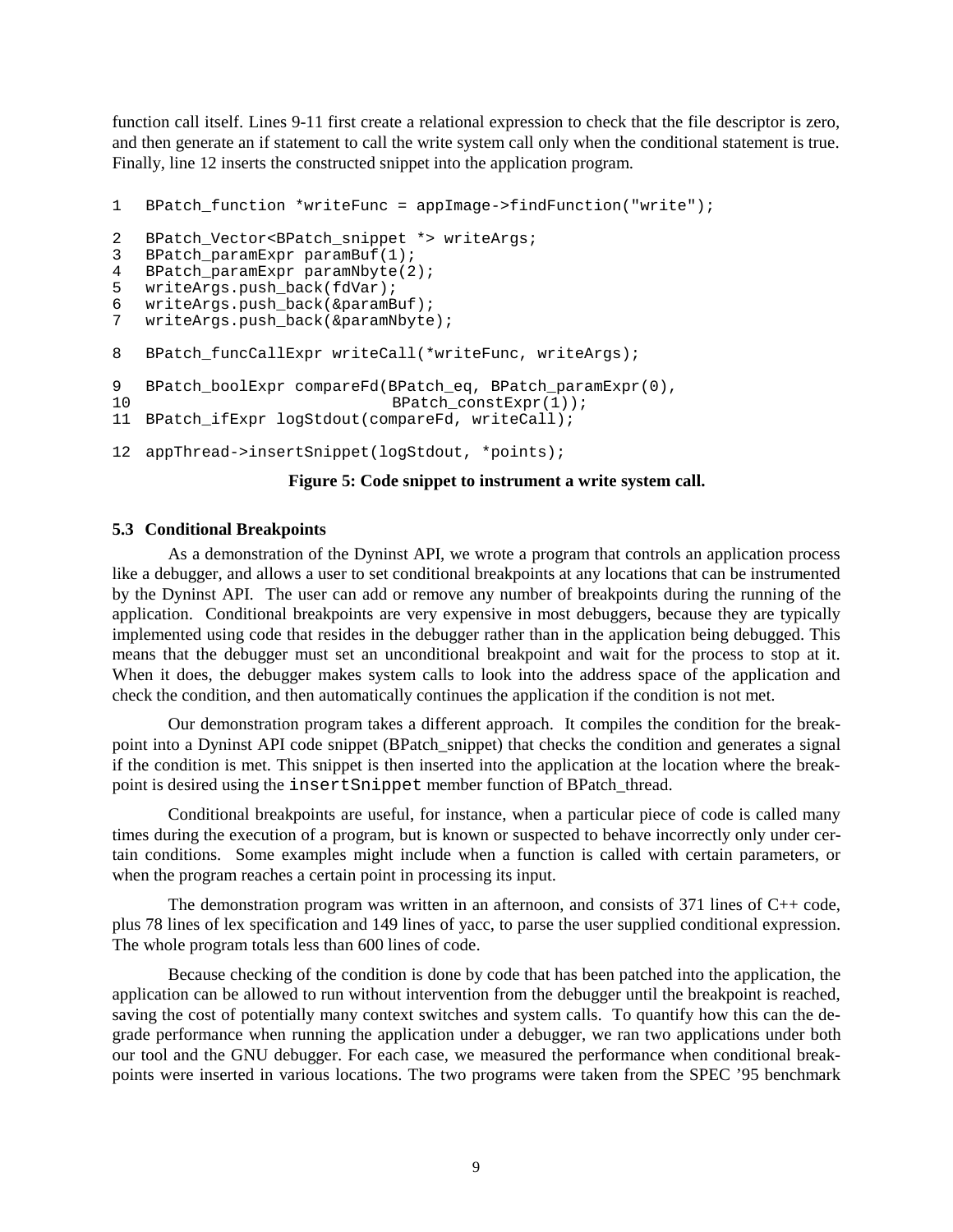|              | <b>Breakpoints</b> |           | dyninst    | gdb        |
|--------------|--------------------|-----------|------------|------------|
| application  | # of operations    | ops/sec   | time (sec) | time (sec) |
| compress95   | 32.513             | 406,655.7 | 0.08       | 74.35      |
| li (xlmatch) | 110,209            | 43,607.7  | 2.53       | 221.04     |
| li (compare) | 4,475              | 640.2     | 6.99       | 16.39      |
| li (binary)  | 401                | 19.4      | 20.69      | 21.62      |

suite[1]. The first, compress95, is the Unix compress program. The other, li, is a Lisp interpreter. We performed the tests on a 167 Mhz UltraSparc-1 running Solaris 2.5.

### **Figure 6: Conditional Breakpoint Performance.**

The results of these tests, averaged over 20 runs, are shown in Figure 6. The first column shows the application and the function where the breakpoint is inserted. The second column, "# of operations", is a count of the number of times the breakpoint was reached and the condition evaluated during the run, and "ops/sec" column shows the number of times the breakpoint condition was evaluated per second when running using our tool. The fourth column shows the wall clock time required for the breakpoint condition to become true using our tool, and "gdb time" refers to the wall clock time under gdb version 4.17.

In compress95, we inserted a breakpoint in the function "output," which outputs a code (a token representing a string of bytes). The breakpoint stops the execution of the program the first time the "output" function is called while using 16-bit codes (the size of the codes used by the program increases as the program processes the input file). A breakpoint like this might be useful, for instance, if the program was exhibiting a bug only when the code reaches a certain size. We began timing at the beginning of the "compress" function. The "ouput" function is called often, and as a result the overhead of gdb being involved in evaluating the breakpoint is extremely high, as can be seen by the fact that it took the application almost 930 times longer to reach the breakpoint for the final time.

In li, we inserted a breakpoint in one of three functions (xlmatch, compare, and binary). In each case, the breakpoint stops the program when the function is called with a certain parameter. The results show how our program's advantage over gdb decreases as the frequency that the breakpoint condition must be evaluated decreases. With the breakpoint in the least frequently called function that we tried (binary), the running time under gdb was still about 4.5% longer than that seen under breakpoint. Averaging the results of all the experiments, gdb appears to slow down the application by approximately 2 milliseconds longer than the Dyninst API program for each time the condition must be evaluated.

#### **5.4 Other Applications of the API**

The three examples above provide a flavor of the types of tools that can be built using the Dyninst API. There are several other projects underway that are making use of the API. In addition to the ones described below, a few other projects around the world are using the API, but are at too early of a stage to report here.

At the University of Maryland, we have used the API to implement an online version of critical path analysis for parallel programs running on SMPs[6]. In this application, instrumentation code to track the synchronization events in a shared-memory program is inserted on demand using the API.

At Maryland, we are also investigating using Dyninst as part of the Harmony project[7]. The Harmony project is looking into using runtime observations of applications to automatically tune programs by selecting from candidate configurations. Runtime code patching will be used to change which versions of procedures and libraries get called at specific locations. A similar use of the Dyninst interface would be to eliminate redundant synchronization during the execution of a parallel program. For exam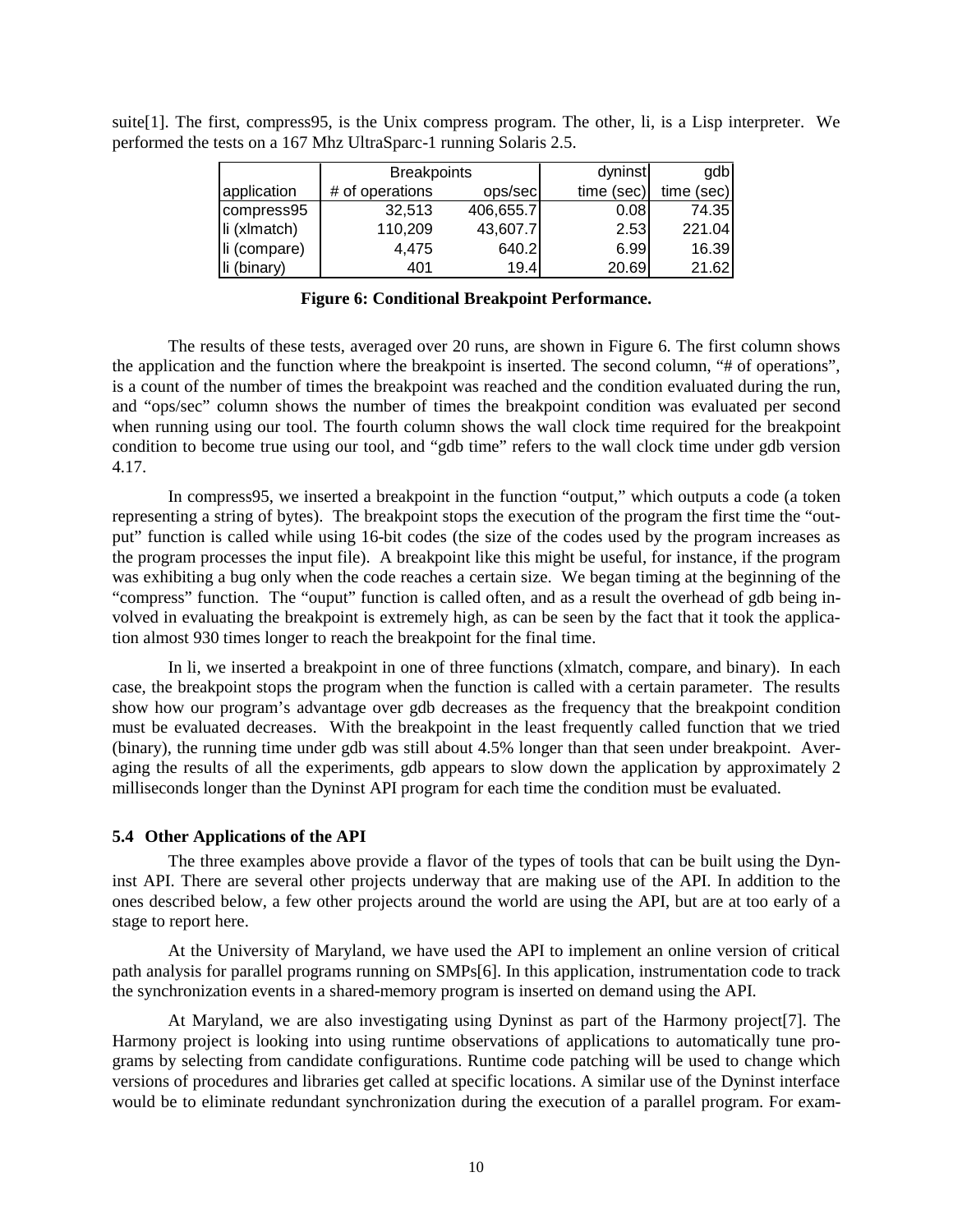ple, Diniz and Rinard[3] have proposed compiling a program to multiple different binary versions and selecting between them at runtime based on performance observations. Our API could be used to provide a mechanism to do this type of optimization.

A team at IBM is building a family of tools based on their version of the API, called DPCL[13]. These tools include a dynamic trace logger, a tool to gather statistics from hardware performance monitors, and a tool to help with understanding the performance of MPI message passing programs.

## **6. Related Work**

One area of research that is similar to our Dyninst work is the area of binary editing tools[11, 14, 15]. Binary editing permits code to be inserted into an application binary either after it has been compiled, or sometimes after it has been linked. These tools are useful because they avoid the need to recompile the application program. However, they still require the instrumentation code to remain fixed for the lifetime of an execution of the program. One advantage of binary editing tools is that they permit more efficient code sequences to be generated because they are able to more aggressively restructure the program since it is not executing while being edited. Eel and Etch also differ from our approach in that their programming interface is at the level of either assembly language rather than a machine independent level.

One system that is designed for runtime code generation is 'C[4]. It allows a program to define a set of statements in a C like language, and then have the program call them. This approach is a bit different than ours. First, 'C lacks any provision to insert code at arbitrary locations in the program, and instead requires that application to explicitly call the runtime generated code. This approach is useful for things like partial evaluation and some types of runtime optimization, but is not appropriate for instrumentation or debugging.

Another common way to insert instrumentation is by having the compiler directly instrument the program as part of the compilation process. The AE[10] tool and the Convex performance tools[5] use this approach. An advantage of compiler inserted instrumentation is that the instrumentation code can be fully optimized by the compiler. However, this approach also requires that the instrumentation code remain static for the duration of the application's execution. In addition, it of course requires re-compiling the program. For small programs, re-compilation is not a problem. However, for a large application or commercial systems re-compilation can be time consuming or the source code may not even be available.

The Los Alamos debugger [2] used a form of runtime code generation to create fast conditional breakpoints. Our approach is similar to theirs except that we provide a machine independent framework that would make it possible to write such a debugger in a portable way.

### **7. Summary and Conclusions**

In this paper we have presented a simple API to allow runtime generation and patching of application programs. We also briefly explained how this interface is implemented. By keeping the abstractions at a machine independent level, we have been able to create portable tools. In addition, we showed three simple applications that demonstrate the API, the types of tools that can be created using it, and the potential performance improvements possible compared to alternative approaches.

We have implemented the API on Intel x86, Sun Sparc, Compaq Alpha, and IBM Power platforms. The code is freely available for research and evaluation purposes<sup>2</sup>. Also, the technology is being incorporated into the DPCL tool being developed by IBM[13].

<sup>&</sup>lt;sup>2</sup> Please see http://www.cs.umd.edu/projects/dyninstAPI to download a copy.